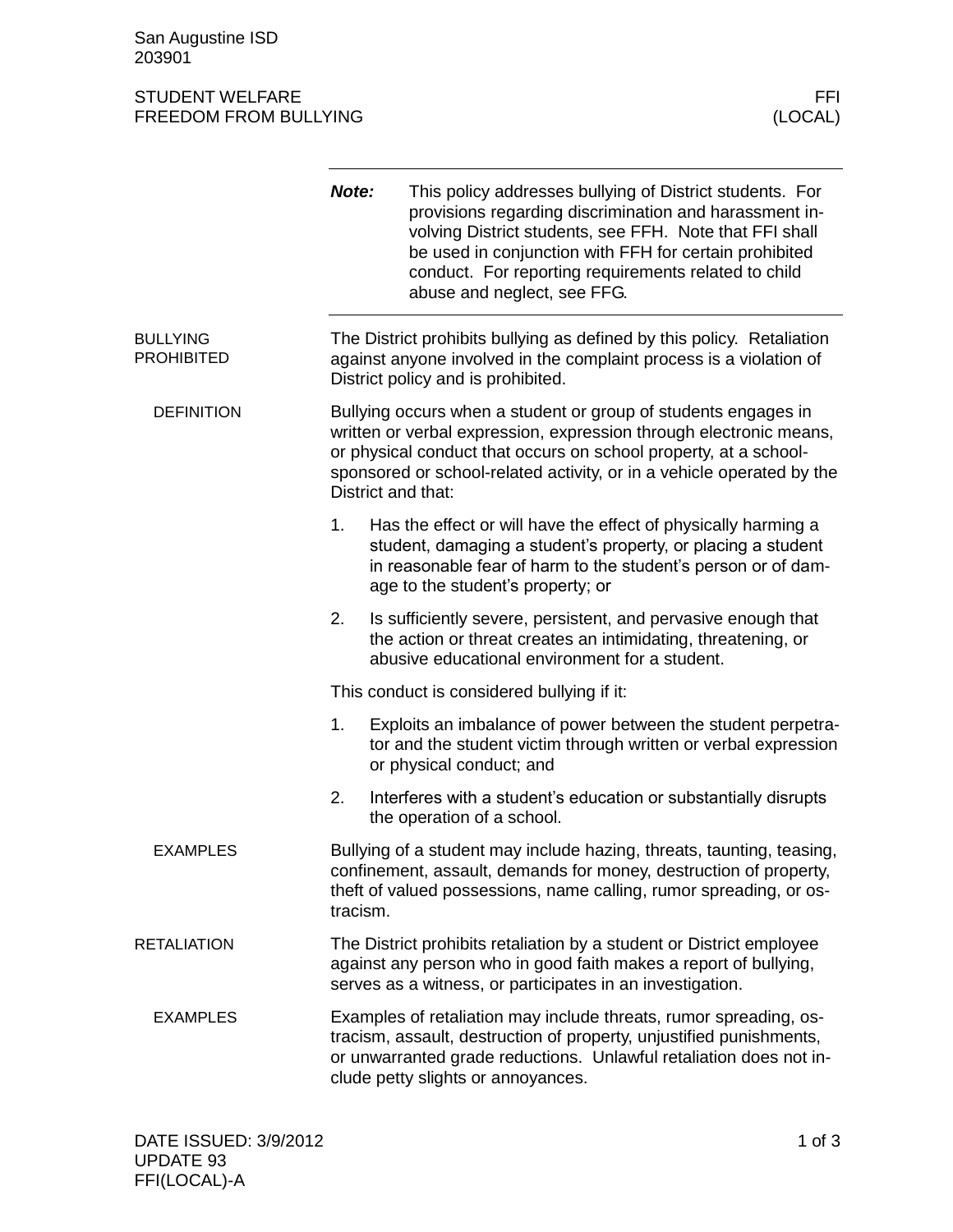| San Augustine ISD<br>203901                                    |                                                                                                                                                                                                                                                                                                                                                                                                                                                                                                                                               |                 |
|----------------------------------------------------------------|-----------------------------------------------------------------------------------------------------------------------------------------------------------------------------------------------------------------------------------------------------------------------------------------------------------------------------------------------------------------------------------------------------------------------------------------------------------------------------------------------------------------------------------------------|-----------------|
| <b>STUDENT WELFARE</b><br><b>FREEDOM FROM BULLYING</b>         |                                                                                                                                                                                                                                                                                                                                                                                                                                                                                                                                               | FFI.<br>(LOCAL) |
| <b>FALSE CLAIM</b>                                             | A student who intentionally makes a false claim, offers false state-<br>ments, or refuses to cooperate with a District investigation regard-<br>ing bullying shall be subject to appropriate disciplinary action.                                                                                                                                                                                                                                                                                                                             |                 |
| <b>TIMELY REPORTING</b>                                        | Reports of bullying shall be made as soon as possible after the al-<br>leged act or knowledge of the alleged act. A failure to immediately<br>report may impair the District's ability to investigate and address<br>the prohibited conduct.                                                                                                                                                                                                                                                                                                  |                 |
| <b>REPORTING</b><br><b>PROCEDURES</b><br><b>STUDENT REPORT</b> | To obtain assistance and intervention, any student who believes<br>that he or she has experienced bullying or believes that another<br>student has experienced bullying should immediately report the<br>alleged acts to a teacher, counselor, principal, or other District em-<br>ployee.                                                                                                                                                                                                                                                    |                 |
| <b>EMPLOYEE REPORT</b>                                         | Any District employee who suspects or receives notice that a stu-<br>dent or group of students has or may have experienced bullying<br>shall immediately notify the principal or designee.                                                                                                                                                                                                                                                                                                                                                    |                 |
| <b>REPORT FORMAT</b>                                           | A report may be made orally or in writing. The principal or desig-<br>nee shall reduce any oral reports to written form.                                                                                                                                                                                                                                                                                                                                                                                                                      |                 |
| <b>PROHIBITED</b><br><b>CONDUCT</b>                            | The principal or designee shall determine whether the allegations<br>in the report, if proven, would constitute prohibited conduct as de-<br>fined by policy FFH, including dating violence and harassment or<br>discrimination on the basis of race, color, religion, gender, national<br>origin, or disability. If so, the District shall proceed under policy<br>FFH. If the allegations could constitute both prohibited conduct<br>and bullying, the investigation under FFH shall include a determi-<br>nation on each type of conduct. |                 |
| <b>INVESTIGATION OF</b><br><b>REPORT</b>                       | The principal or designee shall conduct an appropriate investiga-<br>tion based on the allegations in the report. The principal or desig-<br>nee shall promptly take interim action calculated to prevent bullying<br>during the course of an investigation, if appropriate.                                                                                                                                                                                                                                                                  |                 |
| <b>CONCLUDING THE</b><br><b>INVESTIGATION</b>                  | Absent extenuating circumstances, the investigation should be<br>completed within ten District business days from the date of the<br>initial report alleging bullying; however, the principal or designee<br>shall take additional time if necessary to complete a thorough in-<br>vestigation.                                                                                                                                                                                                                                               |                 |
|                                                                | The principal or designee shall prepare a final, written report of the<br>investigation. The report shall include a determination of whether<br>bullying occurred, and if so, whether the victim used reasonable<br>self-defense. A copy of the report shall be sent to the Superinten-<br>dent or designee.                                                                                                                                                                                                                                  |                 |
| NOTICE TO PARENTS                                              | If an incident of bullying is confirmed, the principal or designee<br>shall promptly notify the parents of the victim and of the student<br>who engaged in bullying.                                                                                                                                                                                                                                                                                                                                                                          |                 |
| DATE ISSUED: 3/9/2012<br><b>UPDATE 93</b>                      |                                                                                                                                                                                                                                                                                                                                                                                                                                                                                                                                               |                 |

FFI(LOCAL)-A